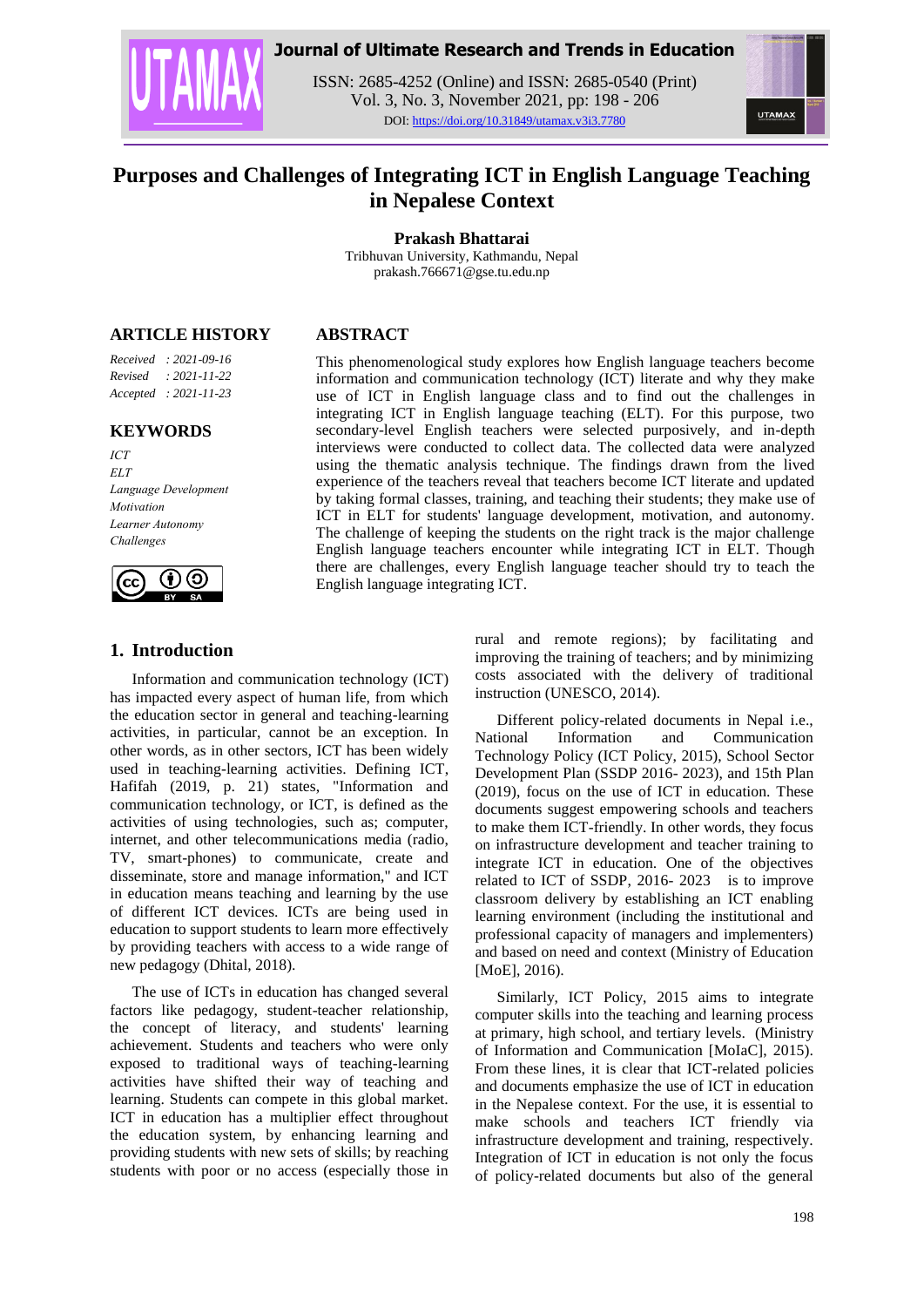public and all the stakeholders of education in Nepal. In line with this, Poudel (2015) mentions that there is a huge demand from the general public to integrate ICT in classroom instruction in the present context. For the integration, service-providing institutions should create ICT-friendly teaching and learning.

The integration of ICT with education in general and ELT, in particular, is both an opportunity and challenge for English language teachers. Opportunity in the sense that it makes teachers use modern student-centered strategies on the one hand and teach different language skills and aspects effectively on the other. Challenge in the sense of teachers facing some problems in the course of integrating ICT in ELT. Several studies have been conducted so far to explore the reasons, opportunities, and challenges of integrating ICT in ELT but very few of such studies have focused on secondary level English language teachers' lived experience on being ICT literate and integrating ICTs in ELT in the context of Nepal. Keeping all these things in mind, this study aims to answer two research questions: how do English language teachers become ICT literate? and what are the purposes and challenges of integrating ICT in ELT?

#### **1.1 ICT and English Language Teaching: An Overview**

The use of technology in ELT perhaps started when English language teachers used tape recorders and cassettes to develop listening skills on the part of learners. Later on, with the advancement in science and technology different modern ICT devices were invented and they were used in education along with ELT. Stating the history, Acharya (2014, p. 3) writes; "Computer-based materials for language teaching, often referred as CALL (Computer Assisted Language Learning) appeared in the early 1980s including the activities like CDs, teaching computer programs, computer test, and encyclopedias." From this evidence, we can say that ICT is being used in ELT for decades. If we look at the ELT scenario around the globe along with our own Nepalese ELT scenario, we can find a vast change in the use of ICT in ELT from then to now. Several recent ICT innovations are being increasingly used in ELT. As the recent innovations, Mobile Assisted Language Learning (MAAL), Computer Assisted Language Learning (CALL), Technology Enhanced Learning (TELL), Blended Learning, and E-learning have been increasingly used in English language classrooms (Holmes & Gardner, 2016).

ICT in education in general and ELT, in particular, have shifted the way of teaching-learning activities. English language learning and teaching methodologies have endured many changes over the last four decades: it has shifted from traditional grammar-translation methods to student-centered methods (Shrestha, 2011). This change has not only seen the shift in methodologies but also in the use of technologies/tools to teach the English language. It means along with the change in methods, the tools used in teaching-learning activities are changed. Gone are the days when the teachers based their teaching only on traditional methods and some materials like flashcards, word cards, and sentence cards. Instead of such materials, teachers make use and/or have to make use of different ICT devices like computers, laptops, interactive whiteboards, the internet, smartphones, TV, radios, and different applications like YouTube, social media, Google forms, Zoom, etc. these days. Overall, the  $21<sup>st</sup>$  century of teaching stresses the integration of ICT into all levels of education settings, especially in ELT (Hafifah, 2019).

ICT in ELT empowers both the teachers and students with several opportunities and choices that were not experienced before. In other words, the ICT integration in ELT has provided a host of opportunities to both the teachers and learners. It has been argued that "the teachers of English can take full advantage of technology to teach English in the nonnative speaking countries" (Pun, 2013, p. 31). ICTs help English teachers teach different language skills (listening, speaking, reading, and writing) and aspects (vocabulary and grammar) effectively to their students. Integration and utilization of ICT in ELT enhance students" English language competency and provide a positive learning environment (Raman & Mohamed (2013).

Learners can easily be motivated and their curiosity towards learning is increased. In this line, Pazilah, Hashim, and Yunus (2019) state that technologies in the ESL classroom are the source of motivation and interest. As ICTs are interactive in nature, learners can interact and share their knowledge and help, fascinate and stimulate learners by making the classroom interesting and lively. In line with this Pun (2013) states that the use of multimedia technology motivates students to learn English, develops students' communicative competence, widens students" knowledge of English culture, improves teaching efficiency, enhances interaction among students and between teachers and students, creates a conducive teaching environment in the classrooms and provides opportunities for English teaching outside the classrooms. Moreover, learners' hesitation shyness and any difficulties which are considered hindrances of language learning can be removed by the amount of exposure provided by the use of ICT in ELT.

#### **1.2 Challenges of Integrating ICT in ELT**

Despite several advantages, the use of ICT in ELT is not free from challenges. The teachers who use ICT to facilitate their teaching-learning activities experience several ups and downs in course of using it. First and foremost, the teachers have to be ICT literate to make use of ICT in ELT. In this line,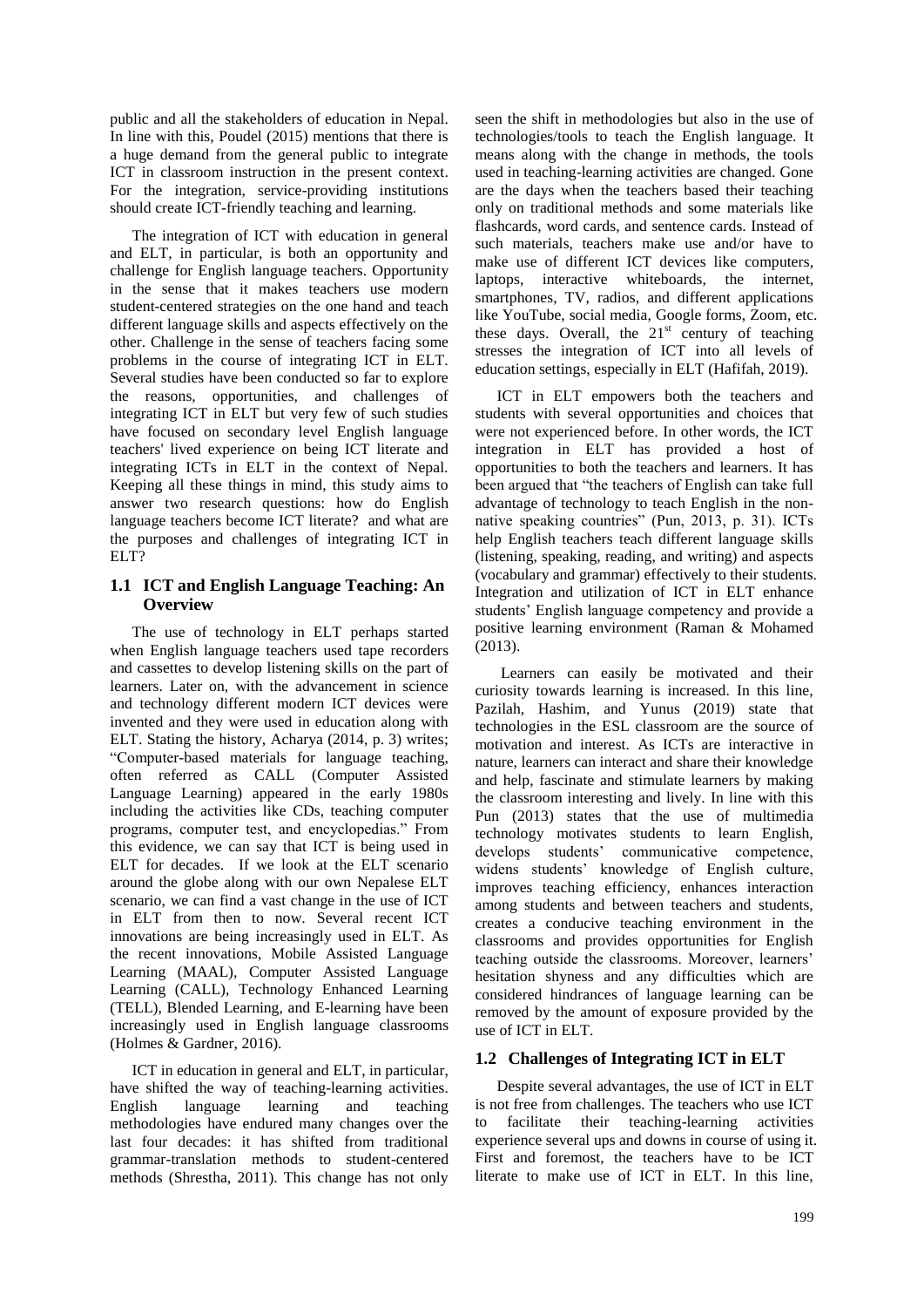Hafifah, (2019, p.22) states, "Teachers are demanded to be ICT literate in dealing with tech-savvy students." Similarly, UNESCO's ICT Teacher Competency Standards Modules demand the basic hardware and software operations knowledge along with the knowledge of productivity applications software, a web browser, communications software, presentation software, and management applications on the part of teachers (UNESCO, 2014). Similarly, the Teacher Competency Framework (2016) takes ICT as one of the eight competency areas. Taking ICT as one of the competency areas, demands teachers to be competent to select and use instructional strategies with appropriate use of ICT, competent to design appropriate digital materials, and use them in teaching-learning activities and evaluation (National Centre for Educational Development [NCED], 2016). Using ICT in teaching-learning activities and being updated with ICTs is quite challenging to teachers in the initial days. The teachers who are not ICT friendly and/or ICT literate take being ICT literate as a challenge since they need to have their extra effort and time to be ICT literate.

Some challenges are caused due to the unavailability of infrastructures like electricity, ICT devices, internet facility, and financial hazards. Dhital (2018) mentions that lack of qualified teachers to teach ICT in schools, lack of electricity, problems related to policy, lack of computer (hardware and software resources), financial problems, and curricular-related problems as the challenges to use ICT in government school education of Nepal.

ICTs are just the means but not the ends. But these are taken as ends which have created problems/challenges to both the teachers and students. The use of ICTs lacks sufficient interaction between students and teachers. Moreover, some teachers face difficulty to keep their students on the right track in course of using ICTs in ELT. The technology sometimes gives restrictions to students' thinking potential and a student may distract and misuse the chance they get (Pazilah et al., 2019). Similarly, Shyamlee and Phil (2012) point out that major means replaced by the assisting one (i.e., the teachers may be turned into slaves to the multimedia and cannot play the leading role in teaching), loss of speaking communication, the restriction of students' thinking potential and abstract thinking replaced by imaginable thinking as the problems/challenges of the application of multimedia to English teaching.

Not all the schools, teachers, and students in developing countries like Nepal have the access to ICTs due to which a digital divide among schools, teachers, and students has been created. "The use of information and communications technology (ICT) for education in developing countries has been a subject of great interest and speculation, with its proponents arguing that ICT improves educational quality, develops critical thinking skills, expands

access, increases economic competitiveness, and facilitates inclusion in a rapidly expanding global information society" (Shields, 2011, p. 1) but at the same time, it has created a digital divide. In the context of Nepal, not all schools, teachers, and students have the access to ICTs. Due to this fact, those who are in access are getting the chance to make use of ICT in ELT and they are benefiting. But those teachers and students who just have to rely on just blackboard, chalk, and duster as teaching materials are deprived of the benefits of ICTs. The divide is not only seen among the schools of the nation but also students of the same schools.

By these reviews, it is found that English language teachers make use of ICT for different purposes in their English classes on one hand and they face challenges to use ICT in ELT on the other. The purposes and challenges of ICT raised in this literature are general in nature. It means that they are not based on the real experience of teachers who make use of ICT in ELT. Therefore, this present study adds the purposes and challenges experienced by English language teachers in integrating ICT in ELT.

# **2. Method**

This study is a phenomenological study that is based on the lived experience of secondary-level English language teachers who often make use of ICT in ELT. Defining phenomenology, Maruna and Butler (2005, p. 2) write; "Phenomenology… simply refers to the description and understanding of lived, human experience through observable forms of immediate cognitive experience and reflective analysis". The phenomenological approach is viewed as the highly appropriate means to research human experience (Wimpenny  $\&$  Gass, 2000) due to which this design was selected for this study.

To explore secondary level English language teachers" experience on the use of ICT in ELT, I selected two secondary level English language teachers teaching at public schools purposively as the participants. Phenomenological samples are nearly always purposive (Clark, 1998 as cited in Whitehead, 2002 p.499). One of the participants was from one of the public schools in Kathmandu, Nepal and the other was from one of the public schools in Lalitpur, Nepal. Since both of them have decade-plus experience in teaching the English language integrating ICT at the secondary level, they were selected for this study.

After informing the objectives and confidential nature of the study, both of the participants provided their verbal consent to take part in this study. After the consent, I arranged a time for interviews and took in-depth interviews from both of the participants in two different phases. In the first phase, both of the participants were interviewed and their interviews were audio-recorded taking their permission. I used the open-question "funnel" technique while taking interviews. The 'funnel' technique of interview which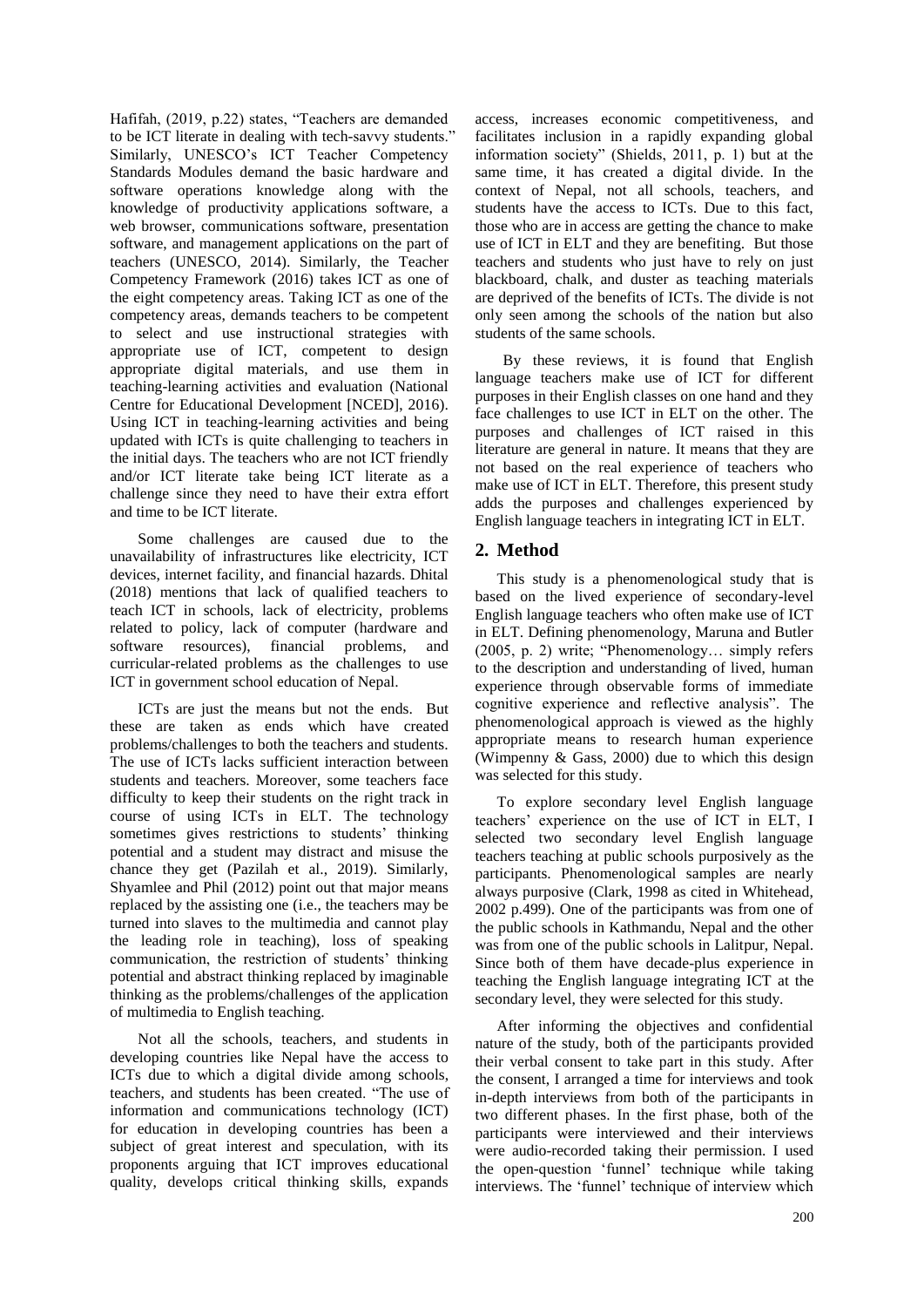was described by Cohen and Manion (1989), starts the interview process with general non-threatening questions that are designed to place the interviewee at ease in the initial stages and after the interviewee appears to have relaxed, the focus of further questions becomes more specific and knowledge-intensive (Whitehead, 2002). After transcribing the recorded interviews, I realized that some important points related to the experience of participants which were crucial to this study were missing. So, I arranged the next phase of interviews to include some more points related to the participants' experience. Then, I embedded the data gathered through the second phase in the interviews taken in the first phase.

The thematic analysis method was used to analyze data. This is a method for "identifying, analyzing and reporting patterns (themes) within data" (Braun & Clarke, 2006, p. 79). Six phases of data analysis of thematic analysis as presented by Braun and Clarke (2006) were used to analyze the data and present the report of the themes. Accordingly, in the first phase, I transcribed all the interviews and became familiar with my data reading and re-reading them. Then, coding of data in a systematic fashion from both transcribes was done. In other words, I generated initial codes. After generating initial codes, I collated codes into potential three themes and their subthemes and gathered all data relevant to each potential theme and subthemes. Then, the themes were reviewed to make sure if the themes work. Finally, the themes were given names, and the report was produced. Though the interview was taken in the Nepali language, I translated myself the selected extracts to use them verbatim to clarify the themes. I tried my best to make the translation as accurate as possible.

# **3. Findings and Discussion**

# **3.1 Learning by Experiencing**

Different pieces of training, workshops, and formal classes help teachers to become ICT literate and use ICTs in teaching-learning activities effectively. As learning other different things, learning ICT is being a necessity to English language teachers these days. Some teachers learn ICTs with the help of their self-effort whereas some others take pieces of training provided by their institutions or any other related organizations.

In a query, how they became ICT literate, the participants of this study recalled their past and shared that they both had taken formal basic training which helped them to know the basic things like starting the computer, typing on it, creating files and folders, and saving them. Basic knowledge of surfing the internet was also given to them in the training. Such training helped them to be ICT literate. Regarding the experience on how he learned to operate the computer in his initial days, Rajendra (pseudonym) recalled;

*I took a basic ICT class for three months in an institute that was near to my room. I learned to switch on and off the computer along with creating file folders and saving and transferring them* [Rajendra, 20<sup>th</sup> December 2020].

This view suggests that taking formal classes and training is one of the ways to become ICT literate. Such class and training not only help to be ICT literate but also to make use of ICT in teachinglearning activities. In a study Rana, Greenwood, and Turnbull (2020) found that the participants of their study became ICT literate after they received a course (of varying length) in ICT training from the NGO which supported their schools with ICT infrastructure. Though no organization helped the participants of this study to become ICT literate, they learned ICT by taking formal class/training for three months on their effort. This finding partially matches with the finding of Rana et al. (2020).

Teachers" update on recent trends in ICT helps teachers make use of ICT effectively. To be updated, teachers take help of different means. This shows that being ICT literate does not work throughout one's career. In a query on how they become updated with ICTs, the participants of this study stated that they keep on taking different pieces of training and help of the one who is good at ICT. Rajendra, who gets knowledge on different ICT tools and their use in English language teaching via different means, shared his experience as;

*There are several things that we have to learn on ICT since different new things are added. I learn such new practices especially with my colleagues who are experts and with the help of different training. I even talk with the teachers and friends in our teachers' professional development (TPD) pieces of training* [Rajendra, 20<sup>th</sup> December 2020].

This implies that learning is a continuous process. The knowledge on ICT that teachers have today becomes outdated tomorrow due to the changing nature of ICT. In other words, due to the advancement in science and technology, the knowledge that teachers have today becomes outdated tomorrow. In this line, the Teacher Competency Framework (2016) suggests teachers be updated themselves on the development of ICT (NCED, 2016). To be updated, teachers take the help of the experts of ICT or their colleagues who are good at ICT. Moreover, different refreshment pieces of training also help teachers be updated with the changing trend of ICT. Further,, teachers get the knowledge of different ICT devices and their use in teaching-learning not only with the help of formal training and classes but also with the opportunities they get to have real exposure to it. In other words, some teachers have the experience of learning the use of different ICT devices due to the chance they get to teach. Surendra (pseudonym), who had to teach his students computer course in his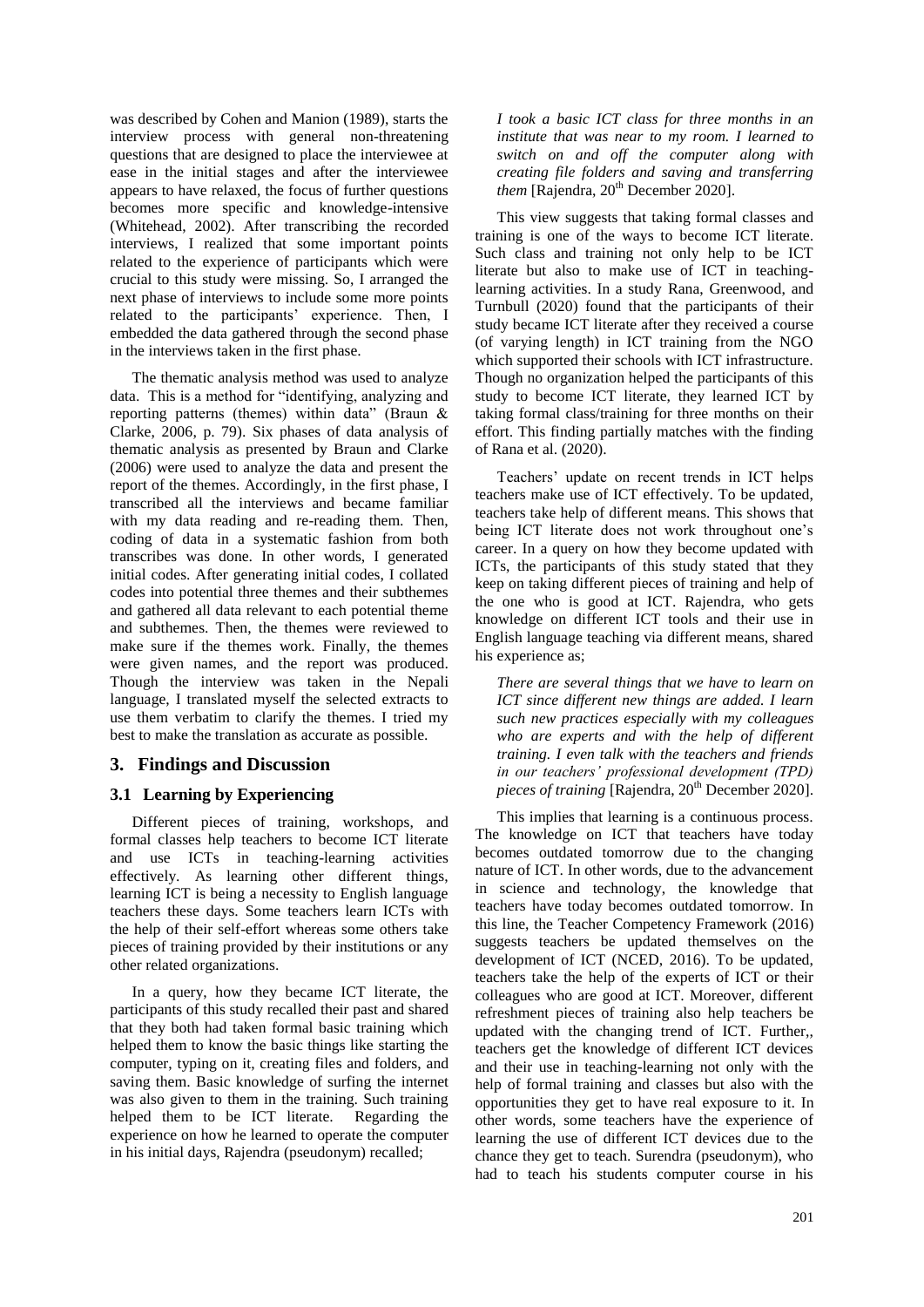school where there was no subject teacher of computer, struggled hard to learn and teach computer courses. He recalled his hardships that sometimes he had to spend hours learning the terminologies related to computers and the operation of different applications. He had to do so because the next day he had to teach his students effectively. Regarding this experience, he recalled;

*Sir, as there is a well-known proverb in Nepali 'padhera vanda parera sikinchha' (meaning we learn more by experiencing than reading). When I got an appointment in a secondary school in Bhaktapur, Nepal no one except me knew to operate the computer. I had to teach a computer course which made me learn and be updated with*   $ICT$  [Surendra,  $25<sup>th</sup>$  December 2020].

This infers that the teachers better learn and become updated with ICT if they get a chance to teach some ICT-related courses. ICT Policy, 2015 states, "Steps will be taken to ensure that integration and deployment of ICTs in the education system will be adequately funded through government resources" (MoIaC, 2015, 12.2.1), unlike the essence of this line, a majority of community schools in Nepal lack ICT teachers due to which other teachers (English, Science and Maths teachers very often) have to teach some courses related to ICT. Teachers who are obliged to teach such courses, first learn different aspects of ICT for the effective delivery of subject matter. They not only teach their students but also learn simultaneously. This result shows that there is still a lack of teachers who can deal with ICT courses in public schools in Nepal. So, the stakeholders of education should take efforts to manage teachers who can teach ICT courses and scaffold other subject teachers in integrating ICT in education in public schools of Nepal.

From the experience shared by the participants of this study, it can be summarized that the nature of ICT, ICT devices used in teaching-learning, and activities keep on changing. The formal knowledge gained via different formal classes may not work equally throughout teachers" careers. Due to these changing phenomena, teachers need to be updated with such changing facts for the effective use of ICT in teaching-learning activities. For being updated with such changes secondary level English language teachers take different pieces of training, take support of experts and colleagues, learn with the help of different YouTube tutorials related to the subject matter and learn in course of teaching their students.

#### **3.2 ICT for Different Purposes**

Teachers make use of ICT in language classrooms for different purposes. Some use different ICT devices in the language classroom for entertainment and motivation and some others for language development on the parts of students and learner autonomy.

In a query of why and how they make use of ICT in English language teaching, the participants of this study shared that they make use of ICTs for different purposes. They also shared that their school administrator is supportive to manage different ICT tools needed in teaching-learning activities. The purposes of using ICT in English language teaching, are discussed and interpreted in the subsequent subthemes.

#### **3.2.1 ICT for Motivation and Fun**

ICTs play a significant role in motivating students. Different ICT devices are novel to our students due to which they become curious and motivated to learn the use of such devices along with learning English with such devices. It is the technology that plays a crucial role in bringing innovation and motivation for the learners (Stockwell, 2016). Supporting this line, the participants of this study make use of different motivational videos to motivate their students. Both of them shared that their students become happy and motivated when they inform their students that they are going to the computer lab for reading. Similarly, some other videos related to their subject matter are used to make students visualize the whole story or text. As Rajendra stated, "Visualization of such texts not only helps the students get real exposure on authentic language but also comprehend the text easily and develop their language" [Rajendra,  $27<sup>th</sup>$ ] December 2020; Follow up interview] Regarding this matter, Surendra shared;

*Let me share my experience while teaching compulsory English of class eleven … as you know there is a text named 'Worn Path'. We can find a video of the story which is of 25/30 min on youTube. By showing the video students can easily visualize the whole story and comprehend it more easily than we teach them in our class. Students are motivated* [Surendra, 25<sup>th</sup> December 2020].

Motivation helps the students to learn the subject matter with fun. As the participants shared their experiences, they make their students engage in different language-related games which help their students to learn a language with fun. Students engage themselves to be the winner in such games due to which in course of competing in such games they develop their language as the byproduct. Rajendra shared his experience as,

*I make my students engage in games like 'Kon Banega karodpati' (meaning who becomes a millionaire?) hosted by Amitab Bachan (famous Indian actor) using quizzes.com. I prepare questions from the previously discussed content. They get marks on correct answers which makes them motivated. They feel like a competition. […] They develop their language with fun* [Rajendra, 20th December 2020].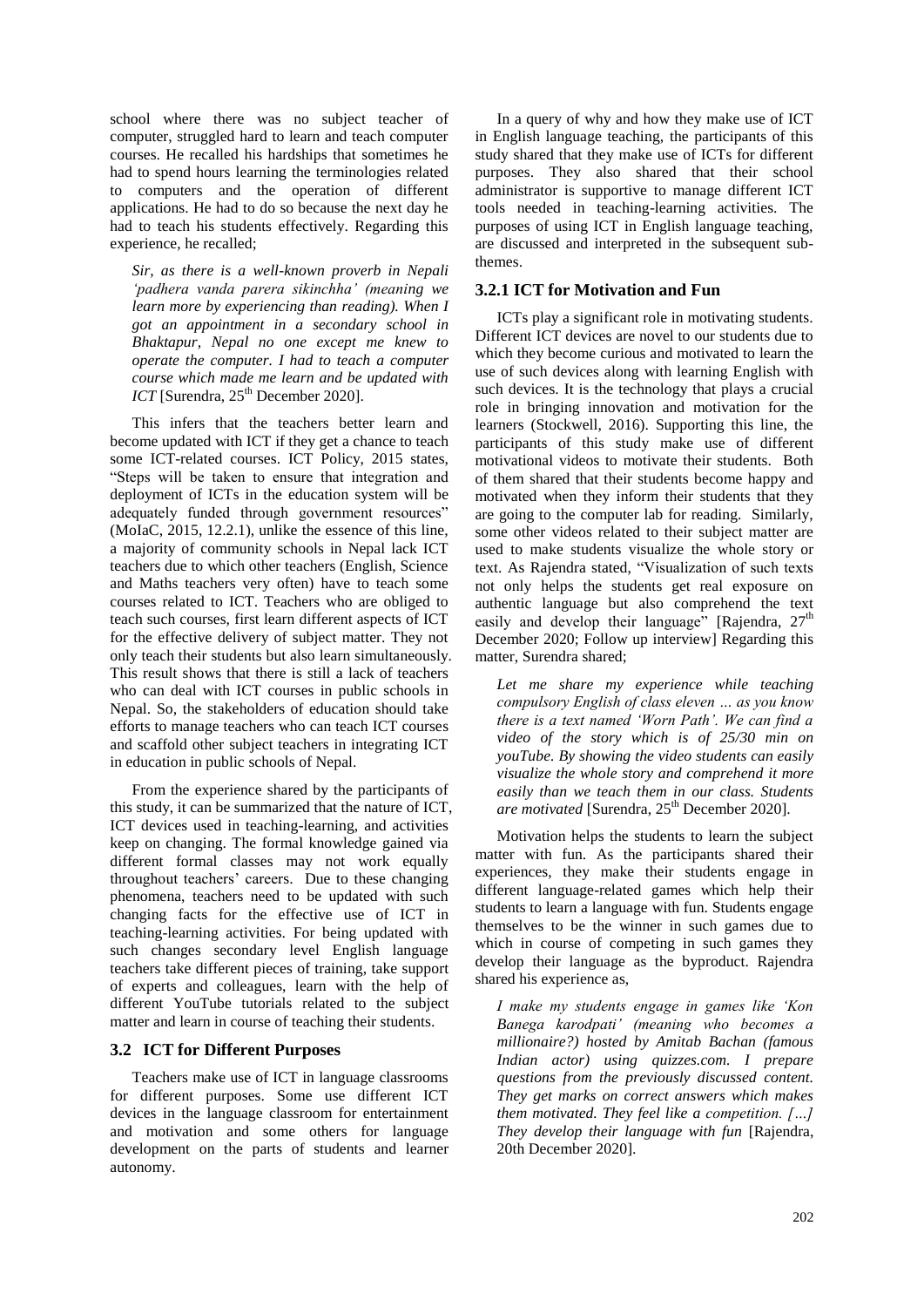From the experience shared by the participants, what can be said is the use of ICT in English language teaching arouses motivation and fun on the part of students. It is the teacher"s job to motivate their students using ICTs and "motivated students will be more likely to perform at their highest levels because of the opportunities that their teachers have made available" (Joshi & Paudel, 2019, p. 69). Different language games which are designed to teach language skills are not only effective to teach language but also equally effective to create motivation and fun on the part of students.

#### **3.2.2 ICT for Language Development**

ICT is used for language development. To develop different language skills and aspects, teachers make use of different ICT tools and applications. Some modern electronic devices such as computers, television, mobile phone, multimedia, and web-based applications have played vital roles in language teaching (Joshi & Paudel, 2019). Tabs, laptop, mobile set, smartboard, computer lab, YouTube, PowerPoint, Google docs, Google forms, and other different websites are some common ICT tools and applications often used to teach different language skills and aspects to the students. While having a query which ICT devices are often used and why Surendra shared;

*As an ICT tool, I often use mobile. Sometimes I save something important on my mobile and show it to my students. These days, I use a computer, laptop, PowerPoint projector, and smartboard to teach different skills and aspects to my students* [Surendra, 28<sup>th</sup> December 2020; Follow up interview].

Rajendra also shared a similar type of experience,

*I use YouTube to teach different vocabulary and grammar along with other different skills. As you know sir, these days we find a great deal of stuff on YouTube which is very much helpful to teach different aspects and skills to our students* [Rajendra, 20<sup>th</sup> December 2020].

The experience shared by both of the participants reveals that different ICT devices can be used to teach different language skills and aspects on the part of our students. Technology is remarkably significant for the teaching of all aspects and skills of language (Sharma, 2012). Teachers feel easier to teach language using different ICT devices in comparison to the traditional way (i.e. without integrating ICTs) and students learn easily. ICT can be used to integrate listening, speaking, reading, and writing skills (Ghasemi & Hashemi, 2011).

#### **3.2.3 ICT for Learner Autonomy**

The use of ICT in English language teaching has promoted learner autonomy as it has been replacing traditional one-way traffic methods. Holec (1981 as cited in Xhaferi & Xhaferi, 2011, p. 150) defines learner autonomy as "the ability to take charge of one's learning." ICTs have not only made English teachers shift their way of teaching but also have made students autonomous. The students engage in different activities actively when teachers make use of ICT in English language teaching. The students can do it on their own just with little or no facilitation from their teachers both in and outside the classroom. The participants of this study shared how ICTs have promoted learner autonomy in an inquiry on why they make use of ICTs in English language classrooms. They even shared that some of the students in their classes are better than them who can guide their friends easily. Regarding this line, Surendra shared;

*ICT has promoted learner autonomy. Students learn on their own if we just guide them. Let me share my one incident. Once, I assigned project work to take an interview with a local business person to my students. They took the interview, recorded it, transcribed it, translated and finally, made a report and submitted me along with the recorded interview on their pen drive* [Surendra, 25th December 2020].

Rajendra also shared a similar type of experience. He mentioned,

*Some of the students of this era are far better than us in ICT. Such students become teachers are some cases. They not only learn themselves but also teach their friends. They can learn on their own even in the absence of teachers* [Rajendra,  $20<sup>th</sup>$  December 2020].

This result advocates the use of ICT for learner autonomy. ICT helps teachers to promote learner autonomy. ICT supports autonomy because it provides greater freedom and flexibility to learn at one"s own pace and convenience (Ghasemi & Hashemi, 2011). Traditional educational practices no longer provide skills to students to be independent in learning due to which learner autonomy and learner independence can be sought in the classroom through the integration of ICTs (Joshi & Paudel, 2019). Similar to this result, Rana et al. (2020) found that teachers had shifted their teaching to student-centered from teacher-centered due to the use of ICT. The shift in teaching strategies from traditional methods to student-centered is caused due to the use of ICT in the classroom. It has not only helped teachers to shift their teaching strategies/methods but also promote learner autonomy.

From the experience shared by the participants of this study, what can be said is the use of ICT in ELT has helped teachers to manage time, promote learner autonomy, develop language skills, and motivate students. It shows that the integration of ICT in the teaching and learning process brings about powerful learning environments which help students to deal with knowledge in active, creative, and self-directed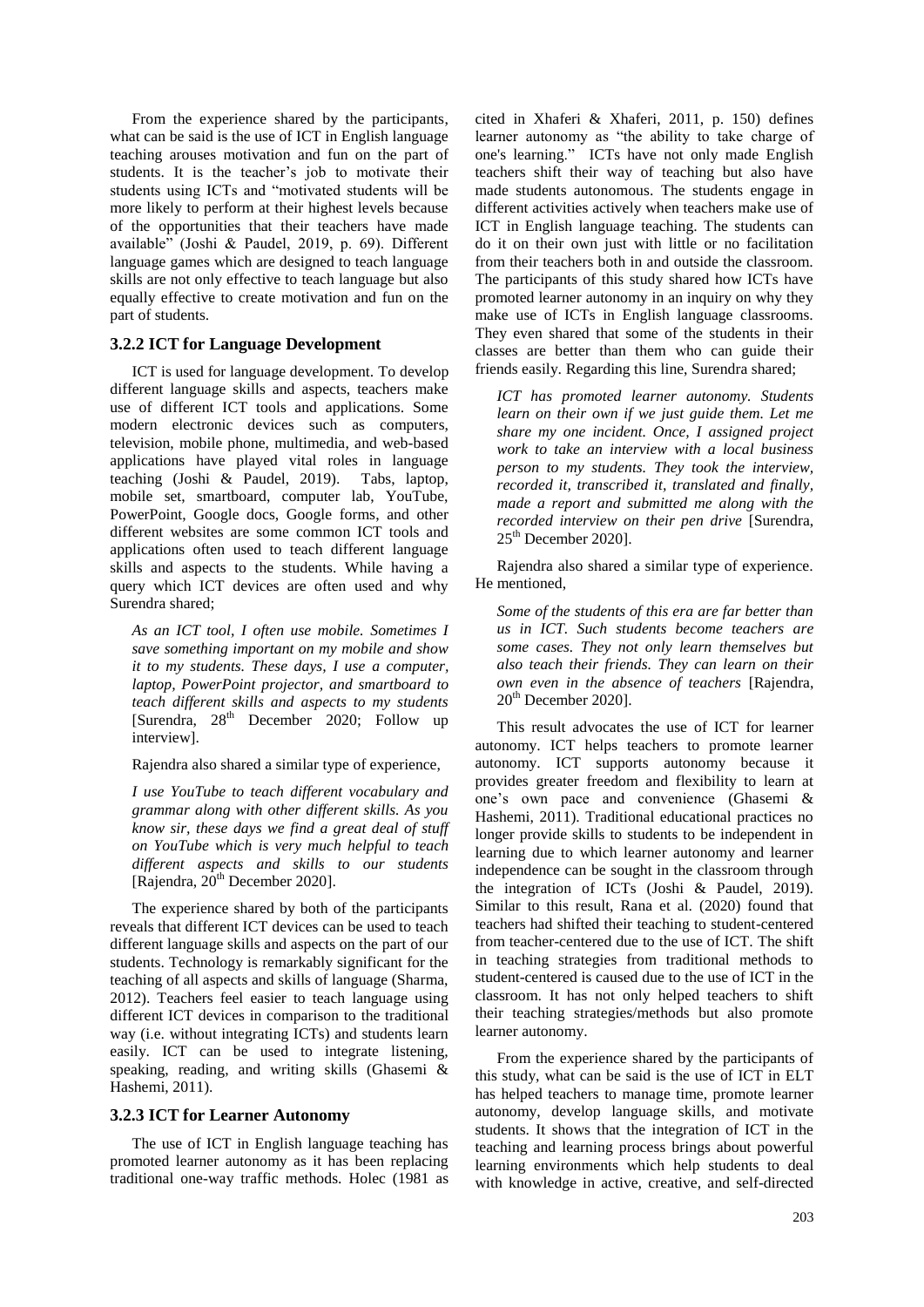ways (Bhusal, 2020). Furthermore, it has helped teachers to feel that teaching is an easy job if they make use of ICT in teaching-learning activities.

#### **3.3 Derailing the Track**

Along with the opportunities as discussed above, the use of ICT in ELT has several challenges too. It means despite several benefits; the use of ICT in English language teaching is not free from challenges. In a query on the challenges that they face using ICT, both of the participants stated some common challenges like power cut, unavailability of some tools, large classes, the problem of devices maintenance, and protection of ICT tools. Such challenges as the participants stated are caused by students, school, their knowledge, and sometimes their coworkers. But to be specific, they experience the misuse of ICT by the students in the course of teaching-learning activities. They shared that students often misuse or derail from their track if they are not monitored well. Supporting this line, Surendra stated; "*What happens is when I ask the students to be engaged in different activities providing them some guidelines for their language development, the students misuse the devices and time and engage themselves in some other personal affairs of their interest*" [Surendra, 28<sup>th</sup> December 2020; Follow up interview] In this line, Rajendra shared;

*Our students of secondary level are teenagers. Due to their age, they do have different curiosity mmm when we use ICT they misuse the chance… they watch things that are of their interest especially when there is no monitoring* [Rajendra,  $20<sup>th</sup>$  December 2020].

This suggests that some of the challenges that the teachers face are caused due to the lack and weak management of infrastructures in schools. In this regard, Rana et al. (2020) found that the teachers have experienced barriers to integrating ICT in education due to the barriers like unavailability of the internet, school"s financial problems, and expensive mobile data. Similarly, Hashemi and Kew (2021) found a lack of teachers' confidence in using technology, lack of effective training, and lack of time as the challenges of integrating ICT in ELT.

Though both of the participants of this study do not experience as the participants of Rana et.al. (2020)"s study since they both are from wellfacilitated schools of Kathmandu valley, they are not free from the challenges/ barriers. Leaving the track is one of the major challenges that the participants of this study experience when they integrate ICT in English language teaching. Students derail the tracks due to some factors like their age, motivation, interest, and type of subject matter that they are asked to be engaged in. Some students are likely to leave the track due to the lack of sufficient knowledge on operating ICT devices. The students should be monitored and facilitated effectively to make sure that they are on the right track and they are learning via ICTs as Surendra stated.

# **4. Conclusions**

ICT is perhaps the most talked-about phenomenon in teaching-learning activities these days. As it has impacts on other different sectors, it has a great impact on teaching-learning too due to which it is widely used in our classes. Being ICT literate for integrating it in teaching-learning is a great need for every teacher. As the findings of this study reveal, teachers become ICT literate and are updated with the changing trends of ICT via different formal and professional platforms like training, teacher support groups, and classes. Moreover, they learn by experiencing i.e., the chance they get to teach some ICT-related course. After being ICT literate, teachers make use of ICT for different purposes in their classes. The purposes vary based on the nature of the subject matter they are dealing with. The main purpose of using ICT in English language classes is for language development, learner autonomy, and motivation. The learners are motivated if they are exposed to different ICTs. As a result, they can develop different language skills and aspects on their own. No doubt, ICT has several advantages; it is not free from challenges too. The teachers who make use of ICT in English language teaching have different challenges. Some of the challenges are caused due to unavailability of infrastructures and some others are caused by students. The students due to their age factor misuse ICTs and derail their track if the teachers make use of ICTs in the language classroom. However, this challenge can be solved by monitoring the students effectively either by the teacher himself/herself or by class/ group monitor.

The teachers who have not been using ICT due to different factors should be encouraged to clarify the concept that using ICT is not a burden rather ease. The teachers who are not ICT literate should be given literacy training and those who are literate should be given refreshment training to make them updated with the recent trends of ICT. For this, teacher professional development (TPD) training provided by NCED and other related agencies should incorporate ICT-related subject matter. Moreover, the policies and documents related to ICT should function as per their essence to integrate ICT in education. Finally, teachers should try their utmost to use ICT in education in general and English language teaching in particular leaving their unnecessary pretends. This study due to its limitations touched the base on secondary level English language teachers" experience on being ICT literate, purposes of using ICT along challenges they face in course of teaching English language using ICT. There are still several areas like students' experience on ICT, solutions that teachers adapt to overcome the challenges, school administrators' view and management on ICT, and like which need further studies for their exploration.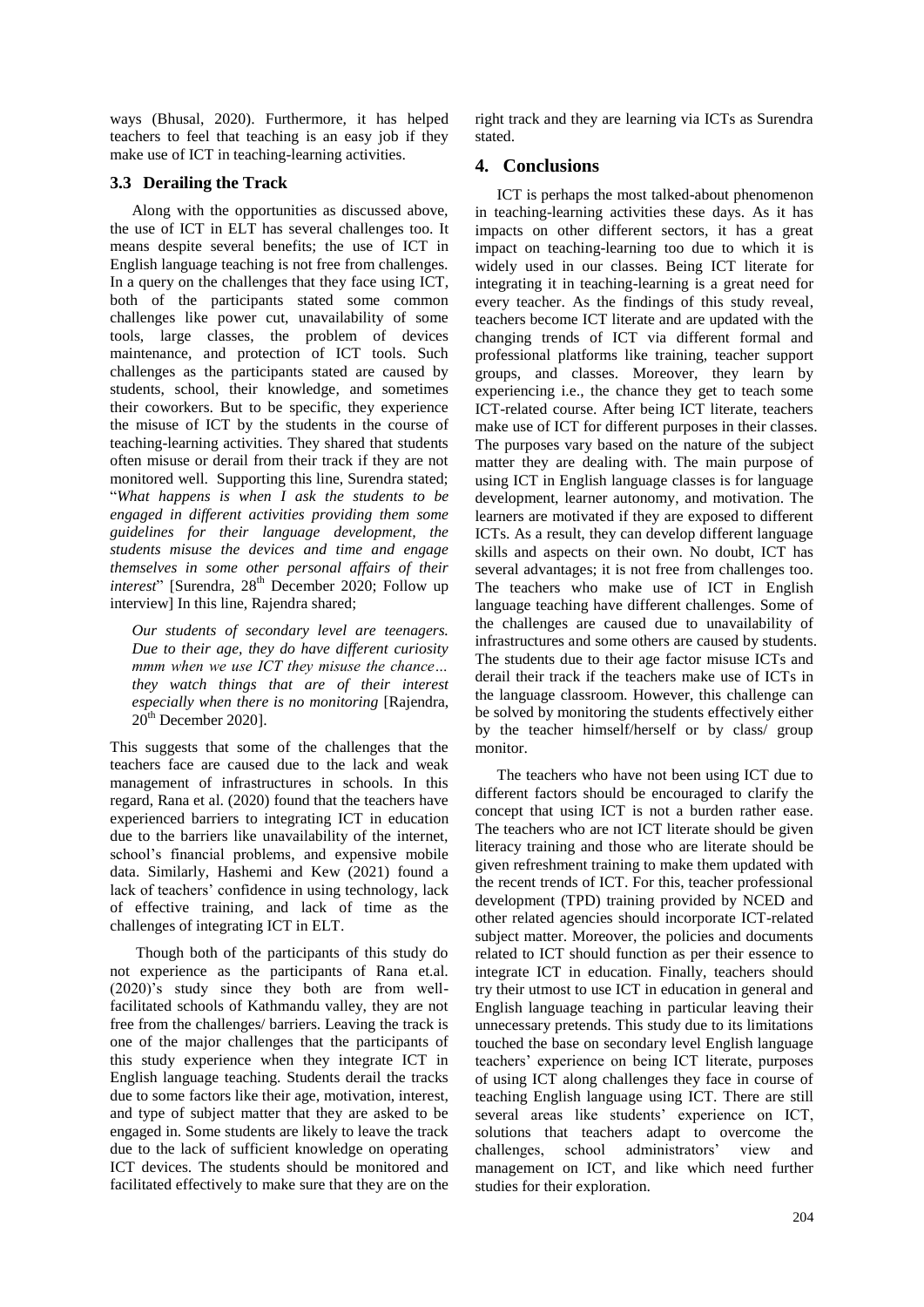#### **References**

- Acharya, C. P. (2014). Use of ICT/ web tools in ELT in Nepal. *Journal of NELTA*, 19 (1-2), 1-16. https://doi.org/10.3126/nelta.v19i1-2.12076
- Bhusal, D. R. (2020). Nepalese Teachers" Perceptions on Integrating Technology in English Language *Teaching. English Language Teaching and Research*, 2(2), 19-25. http://dx.doi.org/10.33474/eltar-j.v2i2.8552
- Braun, V. & Clarke, V. (2006). Using thematic analysis in psychology. *Qualitative Research in Psychology,* 3(2), 77-101.
- Dhital, H. (2018). Opportunities and challenges to use ICT in government school education of Nepal. *International Journal of Innovative Research in Computer and Communication Engineering*, 6(4), 3215-3220. http://dx.doi.org/10.15680/IJIRCCE.2018.06040 04
- Ghasemi, B. & Hashemi, M. (2011). ICT: Newwave in English language learning/teaching. *Procedia Social and Behavioral Sciences,* 15, 3098–3102. http://dx.doi.org/10.1016/j.sbspro.2011.04.252
- Hafifah, G.N. (2019). Information and Communication Technology (ICT) in English Language Teaching*. Proceedings of MELTC* (Muhammadiyah English Language Teaching Conference), 21-38. University of Muhammadiyah Surabaya. http://103.114.35.30/index.php/Pro/article/view/ 2999
- Hashemi, A. & Kew, S.N. (2021). The barriers to the use of ICT in English language teaching: A systematic literature review. *Journal of Information and Communication Technologies*, 3(1), 77-88.
- Holmes, B. & Gardner, J. (2016). E-learning: Concepts and practice. Sage.
- Joshi, K., & Paudel, G.P. (2019). Role of ICTs in promoting learner independence and motivation in English language classes. *Interdisciplinary Research in Education,* 4 (1), 67-76.
- Maruna, S., & Butler, M. (2005). Phenomenology. In K. Kempf-Leonard (Ed.), *Encyclopedia of Social Measurement*, 3, 49-52. doi: 10.1016/B0-12- 369398-5/00563-6
- Ministry of Education. (2016). *School sector development plan, Nepal, 2016–2023. https://www.globalpartnership.org/content/nepal -school-sector-development-plan-2016-2023*
- Ministry of Information and Communication, Government of Nepal. (2015). *National*

*information and communication technology policy, 2015*. https://ictframe.com/ict-policy-2015-of-nepal-initiatives/

- National Planning Commission, Government of Nepal. (2019). *15th plan*. https://nepaleconomicforum.org/neftake/keyhighlights-from-nepals-long-term-economicvision-fy2020-fy2044-and-nepals-15th-fiveyear-plan-fy2020-fy2024/
- Pazilah, F. N., Hashim, H., & Yunus, M. Md. (2019). Using Technology in ESL Classroom: Highlights and Challenges. *Creative Education*, 10, 3205-3212. <https://doi.org/10.4236/ce.2019.1012244>
- Poudel, P.P. (2015). Information and communication technologies and teacher educators of English in Nepal. *Journal of NELTA*, 20 (1-2), 27-33.
- Pun, M. (2013). The use of multimedia technology in English language teaching: A global perspective. Crossing the Border: International Journal of Interdisciplinary Studies, 1(1), 29-38.
- Raman, A. & Mohamed, A. H. (2013). Issues of ICT usage among Malaysian secondary school English teachers. English Language Teaching, 6 (9), 74-82. doi:10.5539/elt.v6n9p74
- Rana, K., Greenwood, J., & Turnbull, W. (2020). Implementation of Nepal's education policy in ICT: Examining current practice through an ecological mode. *E J Info Sys Dev Countries*.86 (2), 1-16[. https://doi.org/10.1002/isd2.12118](https://doi.org/10.1002/isd2.12118)
- Sharma, B. (2012). *Readings in advanced English language teaching methodology.* Sunlight Publication.
- Shields, R. (2011). ICT or I see tea? Modernity, technology and education in Nepal. *Globalisation, Societies and Education*, 9(1), 85- 97.

https://doi.org/10.1080/14767724.2010.513536

- Shrestha, P. (2011). The potential of mobile technologies for English language learning in Nepal. *Journal of NELTA,* 16, 107-112.
- Shyamlee, S. D., & Phil, M. (2012). Use of technology in English language teaching and learning: An analysis. *Proceeding International Conference on Language, Medias and Culture*, 33, 150-156.
- Stockwell, G. (2012d). *Computer assisted language learning diversity in research and practice*. Cambridge University Press.
- UNESCO. (2008). *ICT competency standards for teachers.* https://en.unesco.org/themes/icteducation/competency-framework-teachers
- UNESCO. (2014). Information and communication technology (ICT) in education in Asia.